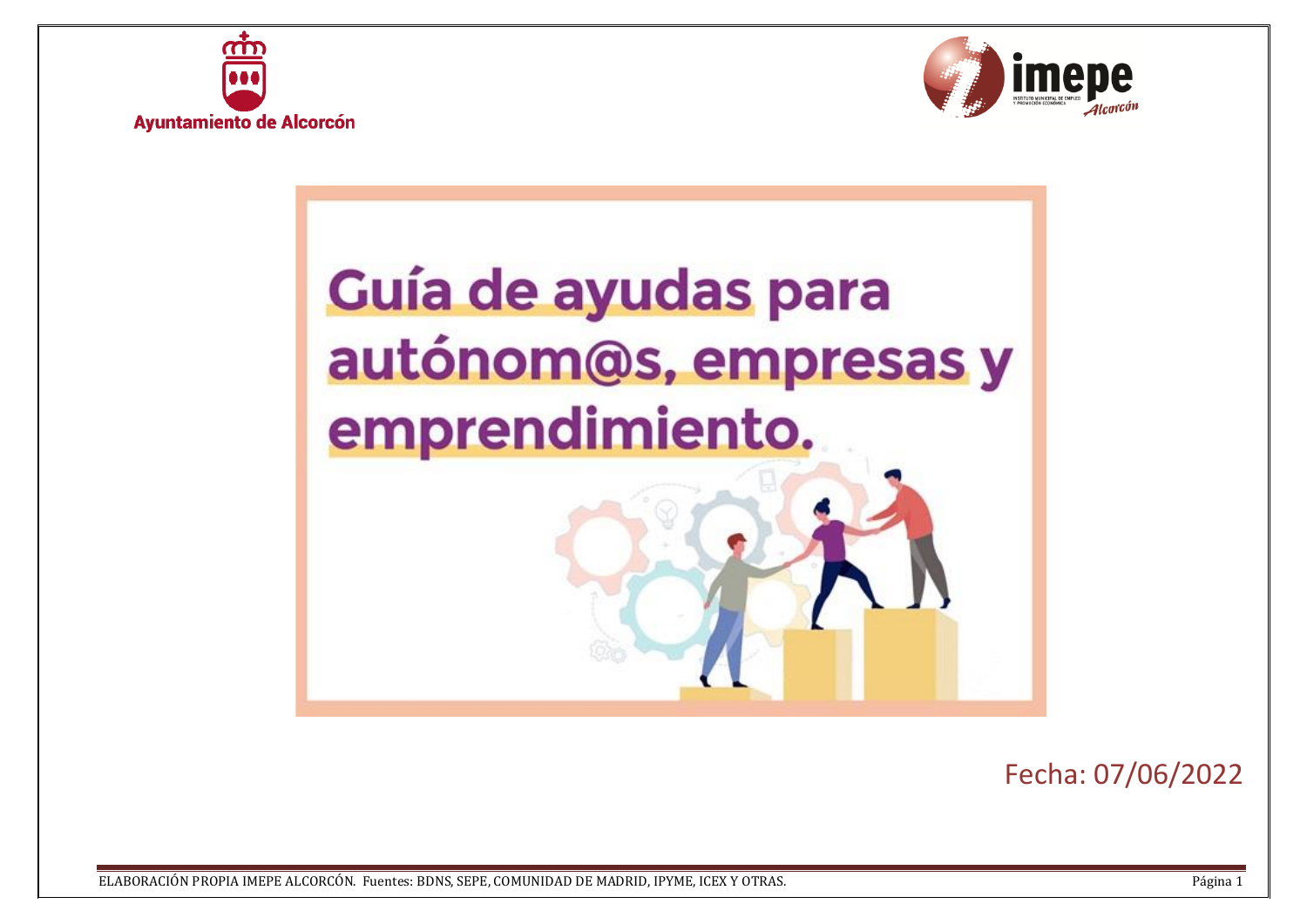



# **INDICE**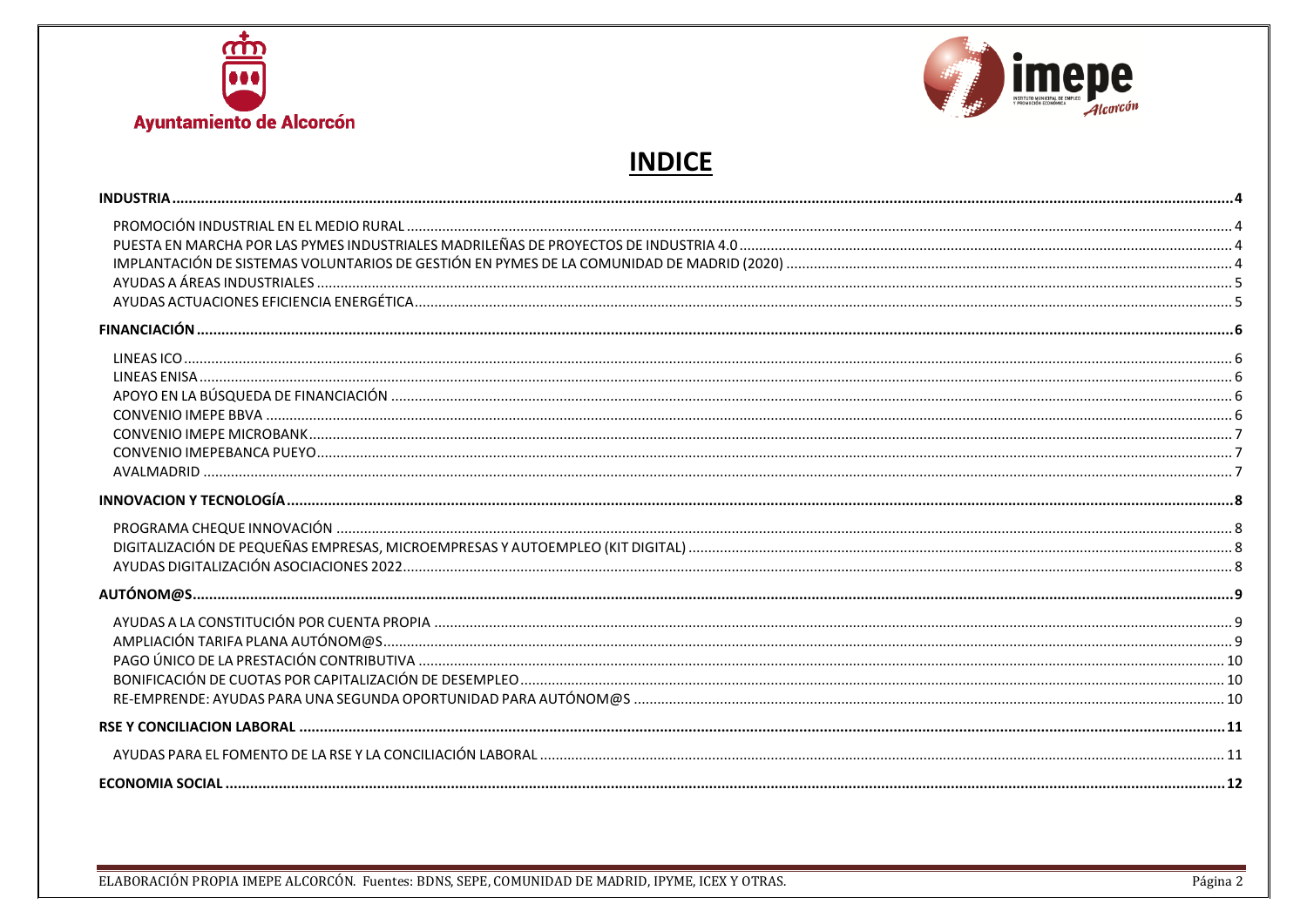



| INCENTIVOS LIGADOS A LA MOVILIDAD ELÉCTRICA (MOVES III) EN EL MARCO DEL PLAN DE RECUPERACIÓN, TRANSFORMACIÓN Y RESILIENCIA EUROPEO PARA LOS AÑOS 2021, 2022 |  |
|-------------------------------------------------------------------------------------------------------------------------------------------------------------|--|
|                                                                                                                                                             |  |
|                                                                                                                                                             |  |
|                                                                                                                                                             |  |
|                                                                                                                                                             |  |
|                                                                                                                                                             |  |
|                                                                                                                                                             |  |
|                                                                                                                                                             |  |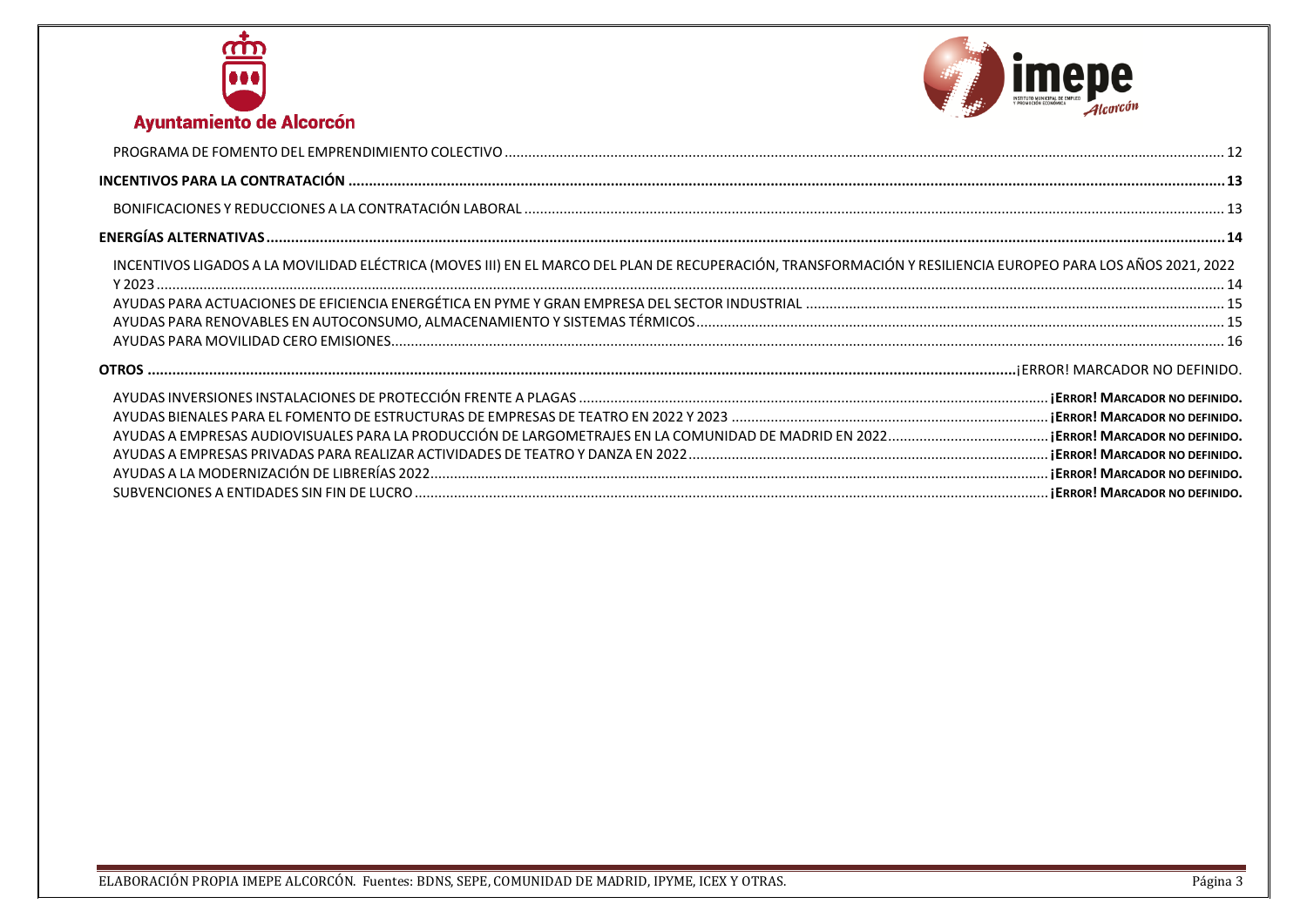



<span id="page-3-3"></span><span id="page-3-2"></span><span id="page-3-1"></span><span id="page-3-0"></span>

| <b>INDUSTRIA</b>                                                                                                                                        | <b>PLAZO</b>      | <b>COLECTIVO DESTINATARIO</b>                                                                                                                                                                                                                                                                                                                                                                                                                                                                                                                                                                                                                                                                                                                                                                                              | <b>DESCRIPCIÓN</b>                                                                                                                                                                                                                                                                                                                 | <b>CUANTÍA</b>                       |
|---------------------------------------------------------------------------------------------------------------------------------------------------------|-------------------|----------------------------------------------------------------------------------------------------------------------------------------------------------------------------------------------------------------------------------------------------------------------------------------------------------------------------------------------------------------------------------------------------------------------------------------------------------------------------------------------------------------------------------------------------------------------------------------------------------------------------------------------------------------------------------------------------------------------------------------------------------------------------------------------------------------------------|------------------------------------------------------------------------------------------------------------------------------------------------------------------------------------------------------------------------------------------------------------------------------------------------------------------------------------|--------------------------------------|
| <b>PROMOCIÓN</b><br><b>INDUSTRIAL EN EL</b><br><b>MEDIO RURAL</b>                                                                                       | 30/04/2023        | Podrán acogerse a estas ayudas las empresas y empresarios<br>autónomos que realicen las actuaciones subvencionables y que<br>desarrollen alguna de las actividades de la Clasificación Nacional<br>de Actividades Económicas (CNAE 2009), aprobada por Real<br>Decreto 475/2007, de 13 de abril, que se indican. AQUÍ                                                                                                                                                                                                                                                                                                                                                                                                                                                                                                      | Ayudas para la promoción industrial en el<br>medio rural de la Comunidad (2020)<br><b>MÁS INFORMACIÓN</b>                                                                                                                                                                                                                          | Ver bases reguladoras<br><b>AQUÍ</b> |
| <b>PUESTA EN</b><br><b>MARCHA POR LAS</b><br><b>PYMES</b><br><b>INDUSTRIALES</b><br><b>MADRILEÑAS DE</b><br><b>PROYECTOS DE</b><br><b>INDUSTRIA 4.0</b> | <b>INDEFINIDO</b> | Podrán acogerse a las ayudas las pymes del sector industrial<br>que dispongan de un centro de trabajo en la Comunidad de<br>Madrid y que desarrollen una actividad industrial productiva. Se<br>entenderá que el solicitante desarrolla una actividad industrial<br>productiva si su objeto social se refiere a actividades<br>encuadradas en la Sección C-Divisiones 10 a 32 de la<br>Clasificación Nacional de Actividades Económicas (CNAE 2009),<br>aprobada por Real Decreto 475/2007, de 13 de abril ("BOE"<br>núm. 102, de 28 de abril de2007). Sólo se admitirá la<br>presentación de una solicitud por empresa.                                                                                                                                                                                                   | Puesta en marcha por las Pymes industriales<br>madrileñas de proyectos de Industria 4.0,<br>dentro del Programa Operativo FEDER<br>Comunidad de Madrid 2014-2020<br><b>MÁS INFORMACIÓN</b>                                                                                                                                         | Ver bases reguladoras<br><b>AQUÍ</b> |
| <b>IMPLANTACIÓN DE</b><br><b>SISTEMAS</b><br><b>VOLUNTARIOS DE</b><br><b>GESTIÓN EN PYMES</b><br><b>DE LA COMUNIDAD</b><br>DE MADRID (2020)             | 30/04/2023        | Podrán acogerse a las ayudas reguladas por este acuerdo<br>las PYMES que dispongan de al menos un centro de trabajo en<br>la Comunidad de Madrid. Tendrán la consideración de PYMES<br>las empresas que cumplan los criterios establecidos en el anexo<br>I del Reglamento (UE) nº 651/2014 de la Comisión, de 17 de<br>junio de 2014, por el que se declaran determinadas categorías<br>de ayudas compatibles con el mercado interior en aplicación de<br>los artículos 107 y 108 del Tratado. Únicamente podrán<br>beneficiarse de la línea de subvenciones indicada en el artículo<br>4.1.a) del Acuerdo Requisitos para cualquier organización en la<br>cadena alimentaria certificados conforme a la norma UNE-EN<br>ISO 22000), las empresas que desarrollen alguna de las<br>actividades económicas indicadas. AQUÍ | Concesión directa de ayudas para incentivar la<br>implantación de sistemas voluntarios de<br>gestión en las pequeñas y medianas empresas<br>(PYMES) de la Comunidad de Madrid, para<br>contribuir a la mejora del parque empresarial y<br>a la modernización y desarrollo de la actividad<br>productiva.<br><b>MÁS INFORMACIÓN</b> | <b>VER BASES</b><br><b>AQUÍ</b>      |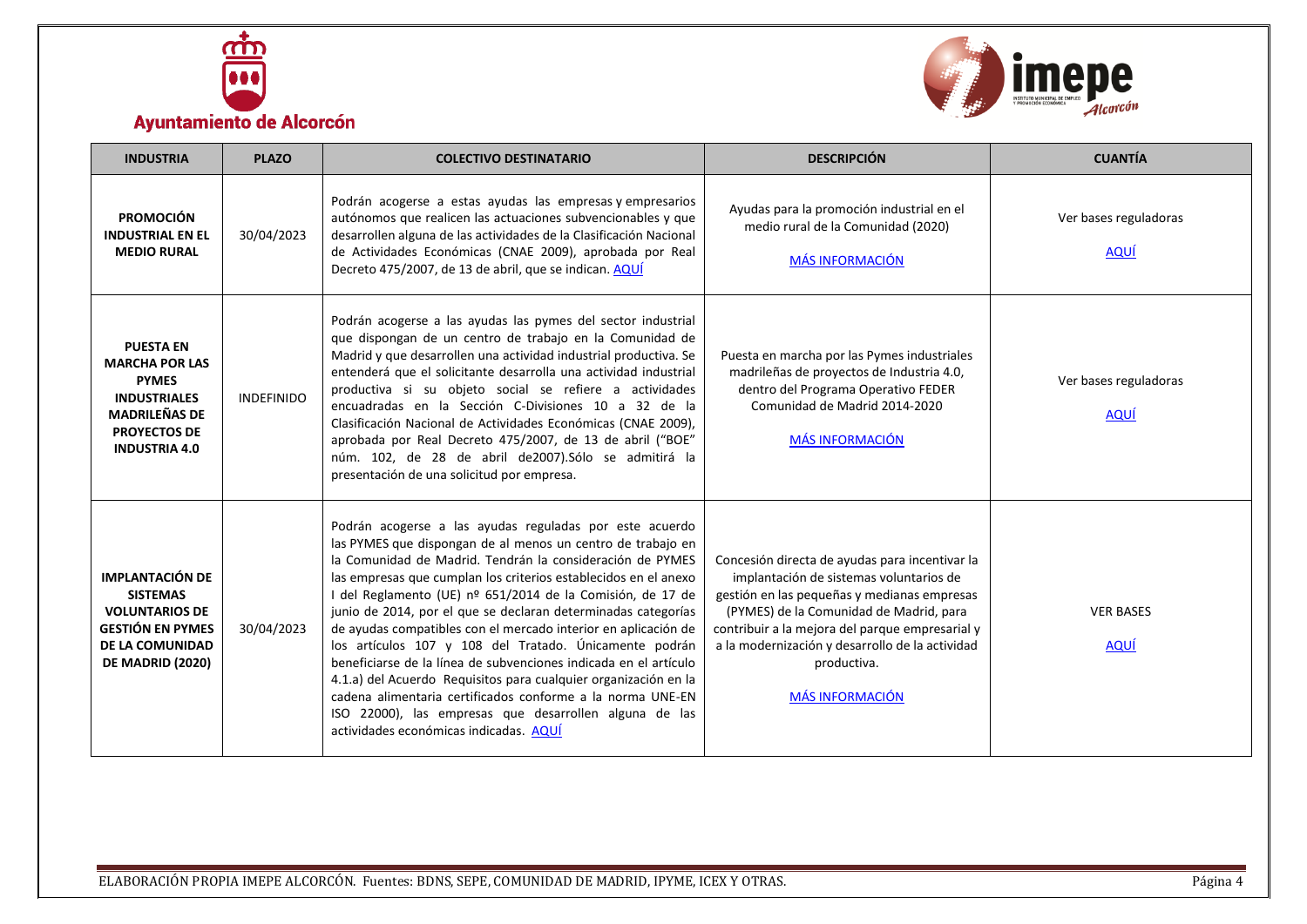



| <b>Ayuntamiento de Alcorcón</b> |  |
|---------------------------------|--|
|                                 |  |

<span id="page-4-1"></span><span id="page-4-0"></span>

| AYUDAS A ÁREAS<br><b>INDUSTRIALES</b>                                         | 30/04/2023 | Podrán acogerse a las ayudas reguladas por el presente acuerdo<br>los Ayuntamientos, Organismos autónomos locales, Entidades<br>públicas empresariales locales, Sociedades mercantiles locales<br>cuyo capital social sea de titularidad pública y empresas,<br>Comunidades de Propietarios y agrupaciones de personas<br>físicas y jurídicas sin personalidad jurídica titulares de polígonos<br>industriales en la Comunidad de Madrid.                                                                                                                                                                                                                                                                                                                                                                                                                                                    | Ayudas para modernización y rehabilitación de<br>las áreas industriales de la Comunidad de<br>Madrid<br><b>MÁSINFORMACIÓN</b>                       | Ver bases reguladoras<br><b>AQUÍ</b> |
|-------------------------------------------------------------------------------|------------|----------------------------------------------------------------------------------------------------------------------------------------------------------------------------------------------------------------------------------------------------------------------------------------------------------------------------------------------------------------------------------------------------------------------------------------------------------------------------------------------------------------------------------------------------------------------------------------------------------------------------------------------------------------------------------------------------------------------------------------------------------------------------------------------------------------------------------------------------------------------------------------------|-----------------------------------------------------------------------------------------------------------------------------------------------------|--------------------------------------|
| <b>AYUDAS</b><br><b>ACTUACIONES</b><br><b>EFICIENCIA</b><br><b>ENERGÉTICA</b> | 30/06/2023 | Pueden ser destinatarios últimos de las ayudas, siempre que<br>tengan residencia fiscal en España:<br>Las empresas que tengan la consideración de PYME, o<br>de Gran Empresa del sector industrial, cuyo CNAE<br>2009 se encuentre dentro de los siguientes: VER<br>'DESTINATARIOS'<br>Las empresas de servicios energéticos entendiendo<br>como tal la definición más amplia posible de las<br>organizaciones que aporten este tipo de servicios.<br>Para poder ser destinatarias últimas de las ayudas,<br>estas empresas deberán actuar en función de un<br>contrato de servicios energéticos con alguna de las<br>empresas que se indican en el apartado a) lo que se<br>acreditará conforme a lo dispuesto en el anexo III del<br>Real Decreto 263/2019, de 12 de abril, repercutiendo<br>en todo caso la ayuda prevista en este programa a la<br>empresa donde se ejecute el proyecto. | Concesión directa de ayudas para actuaciones<br>de eficiencia energética en PYME y gran<br>empresa del sector industrial.<br><b>MÁS INFORMACIÓN</b> | <b>VER BASES</b><br><b>AQUÍ</b>      |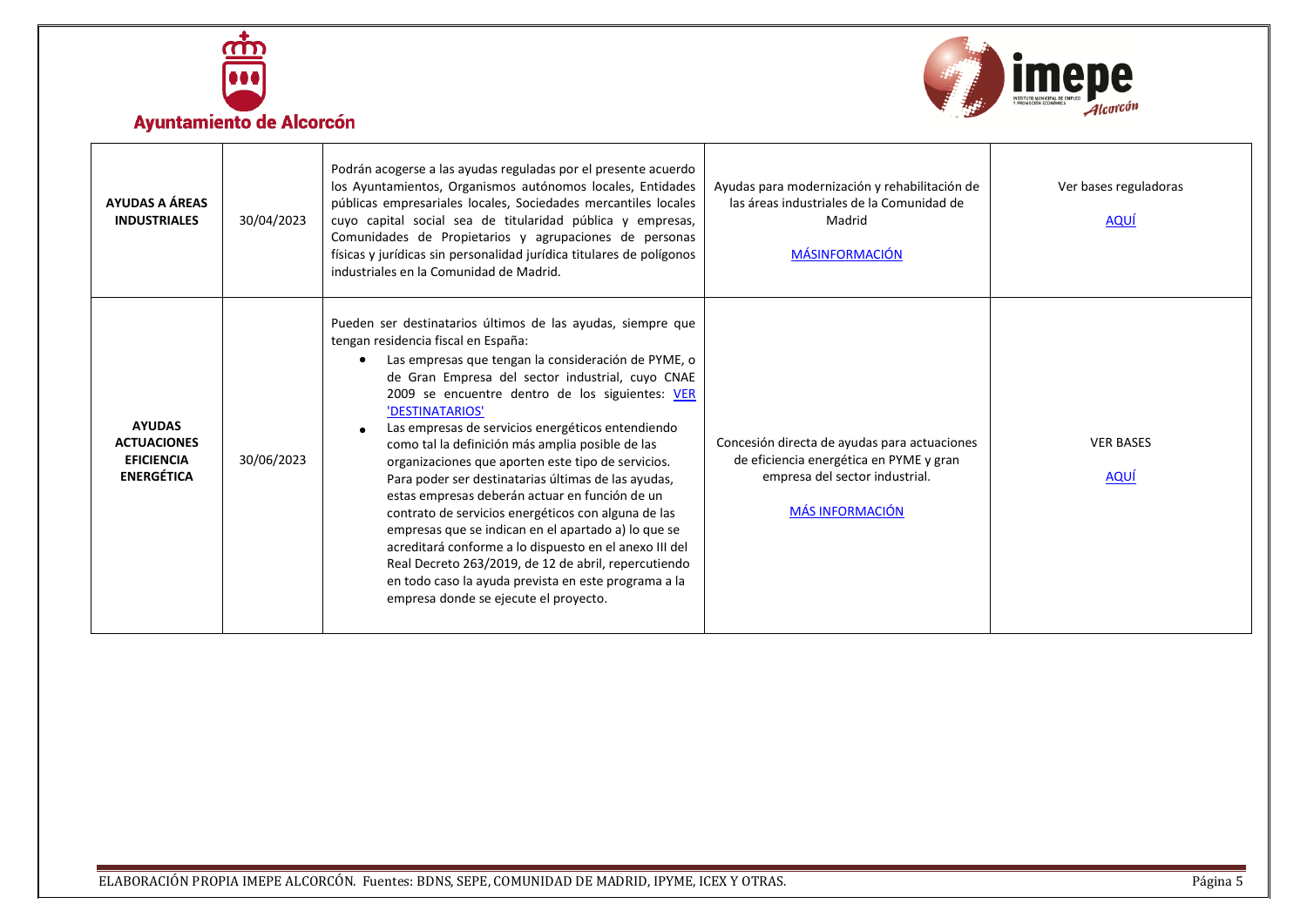



<span id="page-5-4"></span><span id="page-5-3"></span><span id="page-5-2"></span><span id="page-5-1"></span><span id="page-5-0"></span>

| <b>FINANCIACIÓN</b>                     | <b>PLAZO</b> | <b>COLECTIVO DESTINATARIO</b>                                                                                                                                                                                                               | <b>DESCRIPCIÓN</b>                                                                                                                                                                                                                                                                                                                        | <b>CUANTÍA</b>                                                                               |
|-----------------------------------------|--------------|---------------------------------------------------------------------------------------------------------------------------------------------------------------------------------------------------------------------------------------------|-------------------------------------------------------------------------------------------------------------------------------------------------------------------------------------------------------------------------------------------------------------------------------------------------------------------------------------------|----------------------------------------------------------------------------------------------|
| <b>LINEAS ICO</b>                       |              | Autónomos, emprendedores y todo tipo de empresas,<br>tanto españolas como extranjeras que deseen llevar a<br>cabo actividades empresariales y/ o inversiones, cubrir<br>necesidades de liquidez o gastos dentro del territorio<br>nacional. | Actividades empresariales y/o inversión<br>y necesidades de liquidez dentro del<br>territorio<br>nacional.Proyectos<br>de<br>digitalización y en particular los<br>destinados a fomentar soluciones de<br>teletrabajorecogidos en el programa<br><b>Acelera Pyme</b><br><b>MÁS INFORMACIÓN</b>                                            | Importe máximo por cliente: hasta<br>12,5 millones de euros, en una o<br>varias operaciones. |
| <b>LINEAS ENISA</b>                     |              | Autónomos, emprendedores y jóvenes emprendedores.                                                                                                                                                                                           | Apoya financieramente a través del<br>préstamo participativo a las pymes de<br>reciente constitución.<br><b>MÁS INFORMACIÓN</b>                                                                                                                                                                                                           | Diferentes líneas de financiación.<br><b>MÁS INFORMACIÓN</b>                                 |
| APOYO EN LA BÚSQUEDA<br>DE FINANCIACIÓN |              | Autónomos, emprendedores y todo tipo de empresas, tanto<br>españolas como extranjeras que deseen llevar a<br>cabo actividades empresariales y/ o inversiones, cubrir<br>necesidades de liquidez o gastos dentro del territorio<br>nacional. | Entidades financieras que<br>disponen<br>de líneas de financiación para proyectos<br>empresariales.<br><b>MÁS INFORMACIÓN</b>                                                                                                                                                                                                             | Diferentes líneas de financiación.<br><b>MÁS INFORMACIÓN</b>                                 |
| <b>CONVENIO IMEPE BBVA</b>              |              | Proyectos de autoempleo. Inicio, consolidación o ampliación<br>de microempresas e iniciativas económicas y empresariales<br>por cuenta propia.                                                                                              | desarrollo económico.<br>Promover el<br>generando las mejores condiciones para el<br>fomento del tejido, para incentivar la<br>actividad emprendedora, así como,<br>financiar el establecimiento, consolidación<br>de microempresas y negocios de las<br>autónomas y autónomos<br><b>MÁS INFORMACIÓN</b><br>(Abrir con Internet Explorer) | SOLICITAR CITA EN IMEPE: 916648415<br><b>MÁS INFORMACIÓN</b>                                 |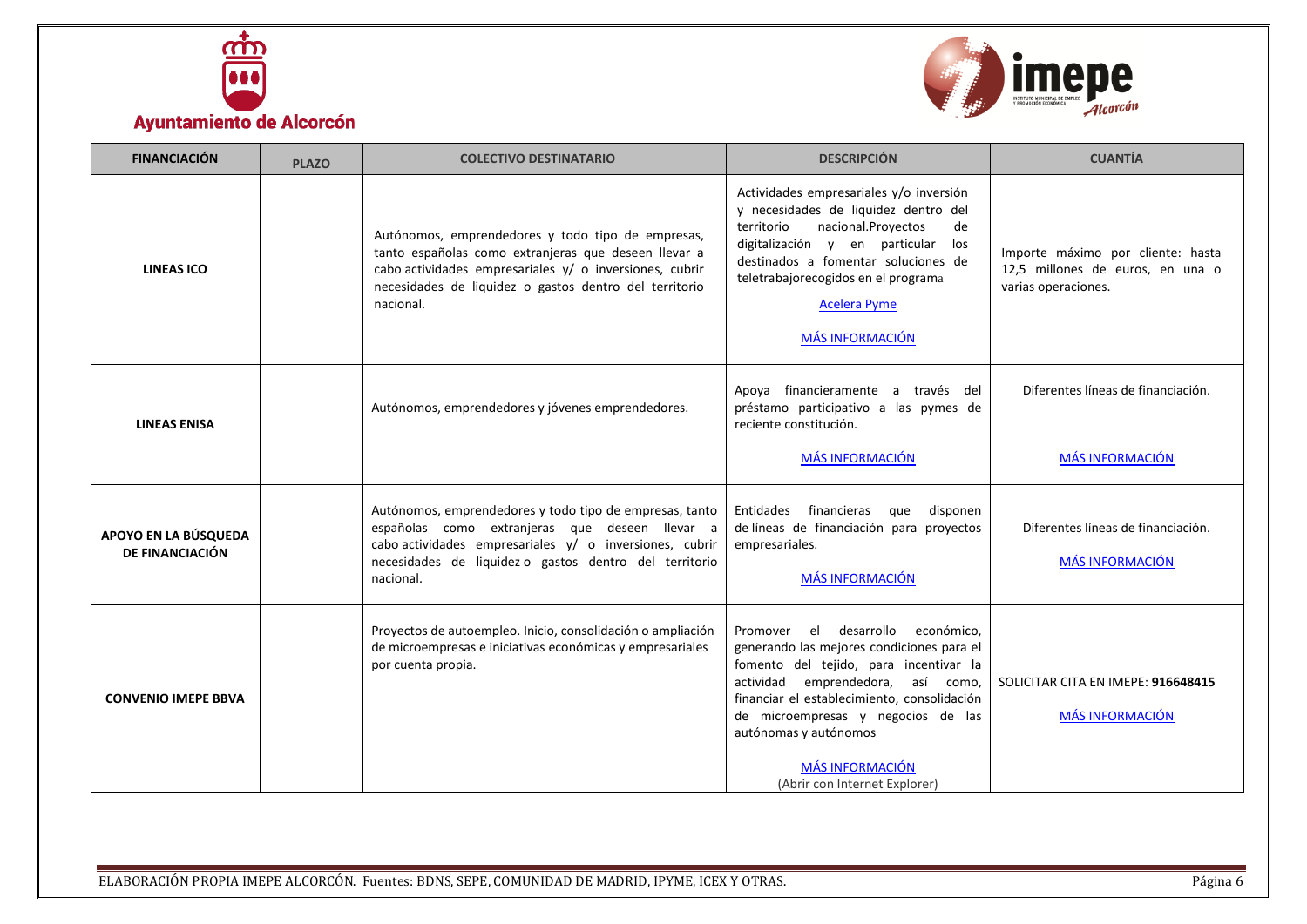



<span id="page-6-2"></span><span id="page-6-1"></span><span id="page-6-0"></span>

| <b>CONVENIO IMEPE</b><br><b>MICROBANK</b>  |                                                                                                                | Proyectos de autoempleo. Inicio, consolidación o ampliación<br>de microempresas e iniciativas económicas y empresariales<br>por cuenta propia. | SOLICITAR CITA EN IMEPE: 916648415<br><b>MÁS INFORMACIÓN</b>                                                                                                                                                                                                                                                                                                                         | Máximo 25.000€                                                                                                                                                                                                                                                                                                                                                                                                                 |
|--------------------------------------------|----------------------------------------------------------------------------------------------------------------|------------------------------------------------------------------------------------------------------------------------------------------------|--------------------------------------------------------------------------------------------------------------------------------------------------------------------------------------------------------------------------------------------------------------------------------------------------------------------------------------------------------------------------------------|--------------------------------------------------------------------------------------------------------------------------------------------------------------------------------------------------------------------------------------------------------------------------------------------------------------------------------------------------------------------------------------------------------------------------------|
| <b>CONVENIO IMEPEBANCA</b><br><b>PUEYO</b> |                                                                                                                | Proyectos de autoempleo. Inicio, consolidación o ampliación<br>de microempresas e iniciativas económicas y empresariales<br>por cuenta propia. | desarrollo<br>económico,<br>el<br>Promover<br>generando las mejores condiciones para el<br>fomento del tejido empresarial, para<br>incentivar la actividad emprendedora, así<br>financiar<br>el<br>establecimiento.<br>como.<br>consolidación<br>de<br>microempresas<br>v<br>negocios de autónomas y autónomos<br>www.bancapueyo.es                                                  | SOLICITAR CITA EN IMEPE: 916648415                                                                                                                                                                                                                                                                                                                                                                                             |
| <b>AVALMADRID</b>                          | Hay distintos<br>plazos en<br>función de las<br>líneas de<br>financiación.<br><b>MAS</b><br><b>INFORMACIÓN</b> | PYMES y autónomos que ejerzan su actividad y realicen la<br>inversión en el ámbito territorial de la Comunidad de Madrid<br>preferentemente.   | A través de nuestro aval, las empresas<br>acceden a la financiación de las entidades<br>de crédito en las mejores condiciones del<br>mercado (tipos de interés preferenciales,<br>plazos largos, mínimos costes) y con<br>instrumentos que toman en cuenta las<br>necesidades de cada empresa, pudiendo<br>financiarse hasta el 100% de la inversión.<br><b>PRODUCTOS AVALMADRID</b> | Condiciones financieras preferentes<br>-Importe máximo: hasta 1.000.000 euros<br>(ampliables)<br>- Plazo de amortización: Máximo hasta 7<br>años, o hasta 15 con garantía<br>hipotecaria.<br>- Participaciones sociales: suscripción y<br>desembolso de un porcentaje del<br>importe de la financiación en función del<br>producto, recuperable a la cancelación<br>de<br>la operación<br>los<br>plazos<br>en<br>establecidos. |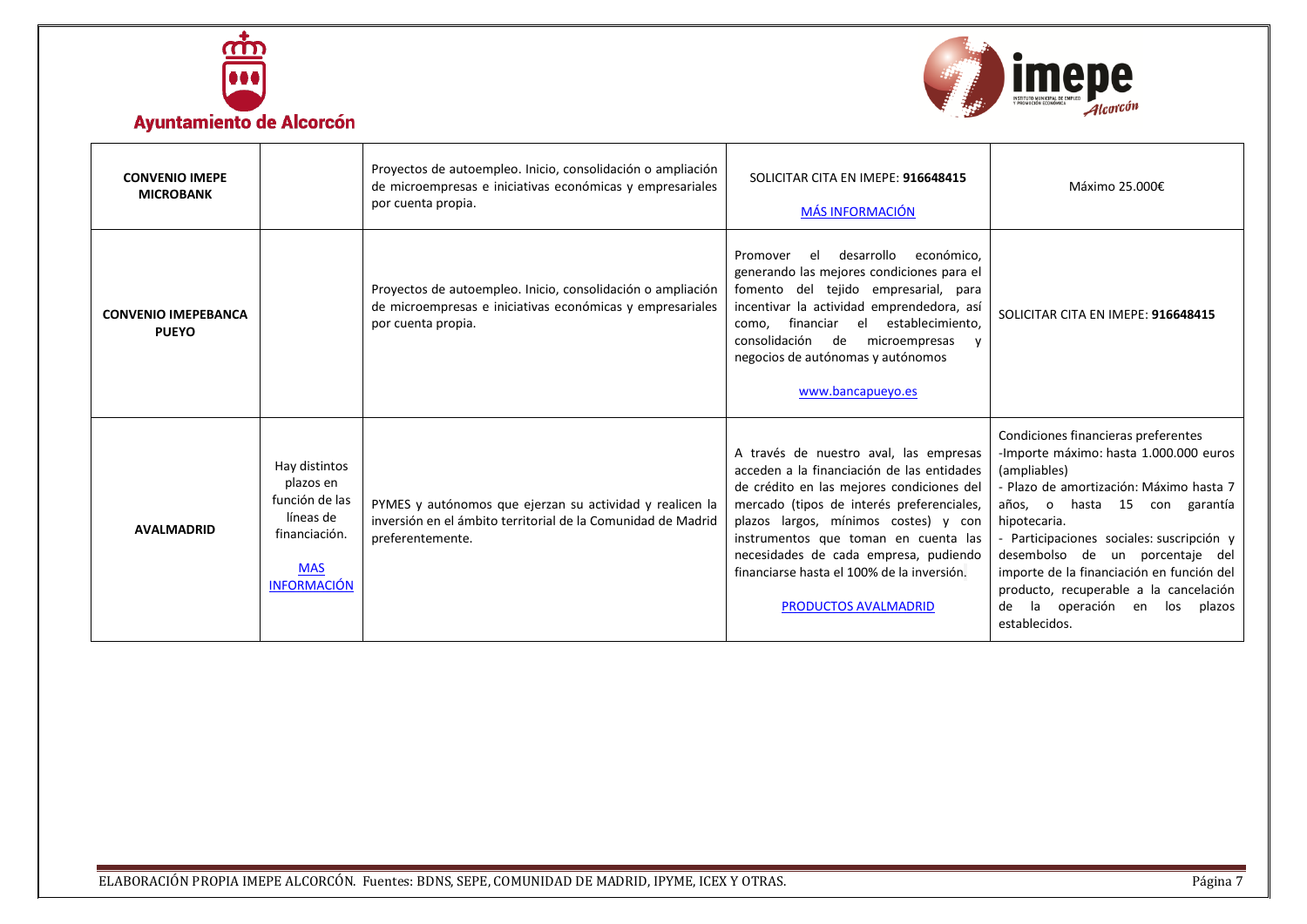



<span id="page-7-3"></span><span id="page-7-2"></span><span id="page-7-1"></span><span id="page-7-0"></span>

| <b>INNOVACION Y</b><br><b>TECNOLOGÍA</b>                                                                | <b>PLAZO</b>                                   | <b>COLECTIVO DESTINATARIO</b>                                                                                                                                                                                                                                                                                                                                                                                                                                                                 | <b>DESCRIPCIÓN</b>                                                                                                                                                                                                                                                                                                                                                                                                                                                                                                                                               | <b>CUANTÍA</b>                                                                                                                                                                                                                                 |
|---------------------------------------------------------------------------------------------------------|------------------------------------------------|-----------------------------------------------------------------------------------------------------------------------------------------------------------------------------------------------------------------------------------------------------------------------------------------------------------------------------------------------------------------------------------------------------------------------------------------------------------------------------------------------|------------------------------------------------------------------------------------------------------------------------------------------------------------------------------------------------------------------------------------------------------------------------------------------------------------------------------------------------------------------------------------------------------------------------------------------------------------------------------------------------------------------------------------------------------------------|------------------------------------------------------------------------------------------------------------------------------------------------------------------------------------------------------------------------------------------------|
| <b>PROGRAMA CHEQUE</b><br><b>INNOVACIÓN</b>                                                             | <b>INDEFINIDO</b>                              | Pequeñas y medianas empresas válidamente constituidas<br>como tales en el momento de presentación de la solicitud<br>de ayuda que, además de cumplir los requisitos previstos en<br>este Acuerdo, ejerzan de forma habitual una actividad<br>económica dirigida al mercado en el ámbito territorial de la<br>Comunidad de Madrid que dispongan de, al menos,<br>un centro de trabajo en la Comunidad de Madrid desde el<br>que tengan previsto desarrollar las actividades<br>subvencionadas. | Concesión directa de ayudas, dirigidas a las<br>pymes y, con preferencia, a aquellas<br>pertenecientes a sectores tradicionales no<br>comerciales, financieros o inmobiliarios y cuyo<br>modelo de negocio no esté basado en la<br>generación o desarrollo de innovaciones<br>tecnológicas. Fomentar la implementación de<br>la innovación y la transferencia de<br>conocimiento científico y tecnológico por las<br>pequeñas y medianas empresas, como valor<br>añadido y como instrumento para el<br>incremento de su productividad.<br><b>MÁS INFORMACIÓN</b> | En función del proyecto presentado.<br><b>MÁS INFORMACIÓN</b>                                                                                                                                                                                  |
| DIGITALIZACIÓN DE<br>PEQUEÑAS EMPRESAS,<br><b>MICROEMPRESAS Y</b><br><b>AUTOEMPLEO (KIT</b><br>DIGITAL) | EN FUNCIÓN<br>DEL Nº DE<br><b>TRABAJADORES</b> | Podrán ser beneficiarios de estas ayudas las pequeñas<br>empresas, microempresas y personas en situación de<br>autoempleo cuyo domicilio fiscal esté ubicado en territorio<br>español.<br>PYMES (de 10 a 49 trabajadores): ABIERTO EL PLAZO DE<br>PRESENTACIÓN DE SOLICITUDES (HASTA EL 15/09/22 A LAS<br>11:00). CONVOCATORIA ESPECÍFICA: PINCHA AQUÍ                                                                                                                                        | La finalidad del Programa es mejorar la<br>competitividad y el nivel de madurez digital de<br>las pequeñas empresas, de las microempresas<br>y de las personas en situación de autoempleo,<br>mediante la adopción de soluciones de<br>digitalización.<br><b>MÁS INFORMACIÓN</b>                                                                                                                                                                                                                                                                                 | En función de la categoría de<br>Soluciones de Digitalización y del<br>segmento del que se trate.<br><b>MÁS INFORMACIÓN</b>                                                                                                                    |
| AYUDAS DIGITALIZACIÓN<br><b>ASOCIACIONES 2022</b>                                                       | 27/06/2022                                     | federaciones<br>confederaciones<br>Asociaciones,<br>de<br>$\mathbf{V}$<br>comerciantes de la Comunidad de Madrid que cumplan con<br>los requisitos.                                                                                                                                                                                                                                                                                                                                           | Ayudas a las asociaciones, federaciones y<br>confederaciones de comerciantes de la<br>Comunidad de Madrid para el desarrollo de<br>actividades de promoción comercial y para el<br>fomento de las actividades de digitalización<br>del pequeño comercio minorista, así como la<br>incorporación de las (TIC) al sector comercial.<br><b>MÁS INFORMACIÓN</b>                                                                                                                                                                                                      | Subvenciones del 90% del presupuesto<br>aprobado y aceptado por la Dirección<br>General de Comercio y Consumo,<br>excluido todo tipo de impuestos y con<br>un límite de ayuda máxima por<br>beneficiario de 25.000€.<br><b>MÁS INFORMACIÓN</b> |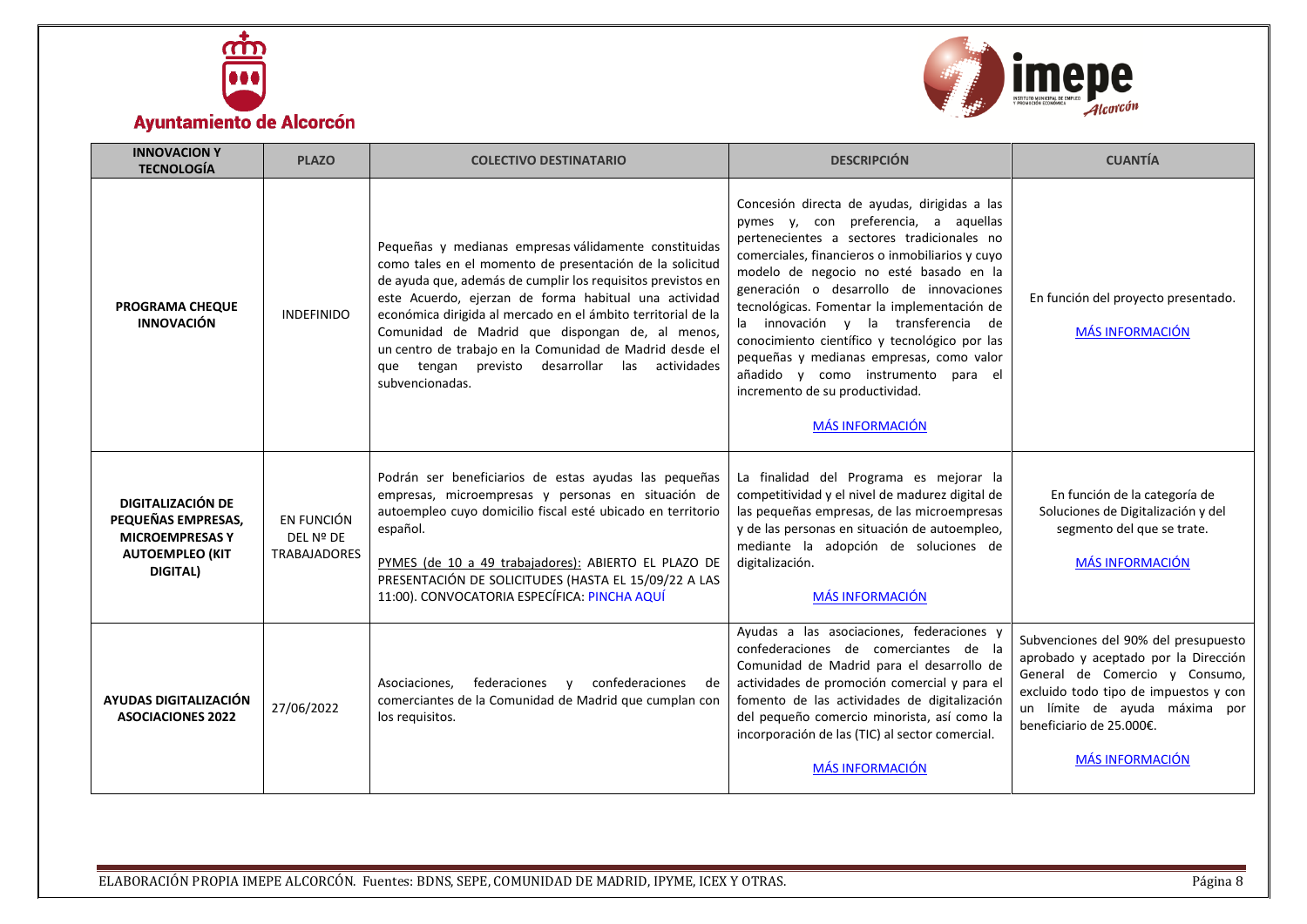



<span id="page-8-2"></span><span id="page-8-1"></span><span id="page-8-0"></span>

| <b>AUTÓNOM@S</b>                                                      | <b>PLAZO</b>                                            | <b>COLECTIVO DESTINATARIO</b>                                                                                                                                                                                                                                                                                                                                                                                                                                                                                                                                                                                                                                                                                                                                                                                                                                                                        | <b>DESCRIPCIÓN</b>                                                                                                                                                                                                                                                                                                                                                                                                    | <b>CUANTÍA</b>                                                                                                                    |
|-----------------------------------------------------------------------|---------------------------------------------------------|------------------------------------------------------------------------------------------------------------------------------------------------------------------------------------------------------------------------------------------------------------------------------------------------------------------------------------------------------------------------------------------------------------------------------------------------------------------------------------------------------------------------------------------------------------------------------------------------------------------------------------------------------------------------------------------------------------------------------------------------------------------------------------------------------------------------------------------------------------------------------------------------------|-----------------------------------------------------------------------------------------------------------------------------------------------------------------------------------------------------------------------------------------------------------------------------------------------------------------------------------------------------------------------------------------------------------------------|-----------------------------------------------------------------------------------------------------------------------------------|
| <b>AYUDAS A LA</b><br><b>CONSTITUCIÓN POR</b><br><b>CUENTA PROPIA</b> | 3 MESES DE LA<br>FECHA INICIO DE LA<br><b>ACTIVIDAD</b> | a) Las personas físicas desempleadas que se den de alta<br>como trabajadores autónomos, por cuenta propia en el<br>régimen que corresponda de la Seguridad Social o en la<br>mutualidad del colegio profesional correspondiente, cuyo<br>inicio de actividad como trabajador por cuenta propia se<br>realice a partir del 1 de octubre de 2015. A efectos de<br>determinar la fecha de inicio de actividad como trabajador<br>por cuenta propia en estas normas reguladoras, se<br>considerará, en todo caso, la fecha de alta inicial en el<br>Impuesto de Actividades Económicas.<br>b) Las personas previstas en la letra a) anterior, que sean<br>miembros de sociedades civiles, de comunidades de<br>bienes, y socios de sociedades mercantiles. c) Las<br>personas previstas en la letra a) anterior, que sean socios<br>trabajadores o de trabajo de cooperativas o sociedades<br>laborales. | Procedimiento de concesión directa<br>de subvenciones dirigidas a personas<br>desempleadas que se den de alta<br>como autónom@s o por cuenta<br>propia<br><b>MÁS INFORMACIÓN</b>                                                                                                                                                                                                                                      | Mínima 1.000 euros y máxima, con carácter<br>general2.500 euros<br>Consultar bases reguladoras (art. 4)<br><b>MÁS INFORMACIÓN</b> |
| <b>AMPLIACIÓN TARIFA</b><br><b>PLANA AUTÓNOM@S</b>                    | <b>INDEFINIDO</b>                                       | Las personas trabajadoras que se hayan dado de alta<br>en el Régimen Especial de la Seguridad Social de<br>Trabajadores por Cuenta Propia o Autónomos o, en su<br>caso, incluidas en el Sistema Especial para Trabajadores<br>por Cuenta Propia Agrarios, y que cumplan con el<br>requisito previsto en el artículo 3.1 de estas normas<br>reguladoras, podrán presentar la solicitud durante<br>los dos últimos meses del período de disfrute de la<br>reducción prevista en los artículos 31 y 31 bis de la Ley<br>20/2007, de 11 de julio, del Estatuto del trabajo<br>autónomo y hasta el último día del segundo mes<br>siguiente al citado período.                                                                                                                                                                                                                                             | Personas trabajadoras por cuenta<br>propia o AUTÓNOM@S que estén o<br>hayan estado acogidos a los "Incentivos<br>y medidas de fomento y promoción del<br>Trabajo Autónomo" del párrafo primero<br>del artículo 31 y 31 bis de la Ley<br>20/2007, de 11 de julio, del Estatuto del<br>Trabajo Autónomo, para el fomento y<br>consolidación del empleo autónomo en<br>la Comunidad de Madrid.<br><b>MÁS INFORMACIÓN</b> | <b>VER BASES REGULADORAS</b><br>(ART 4)                                                                                           |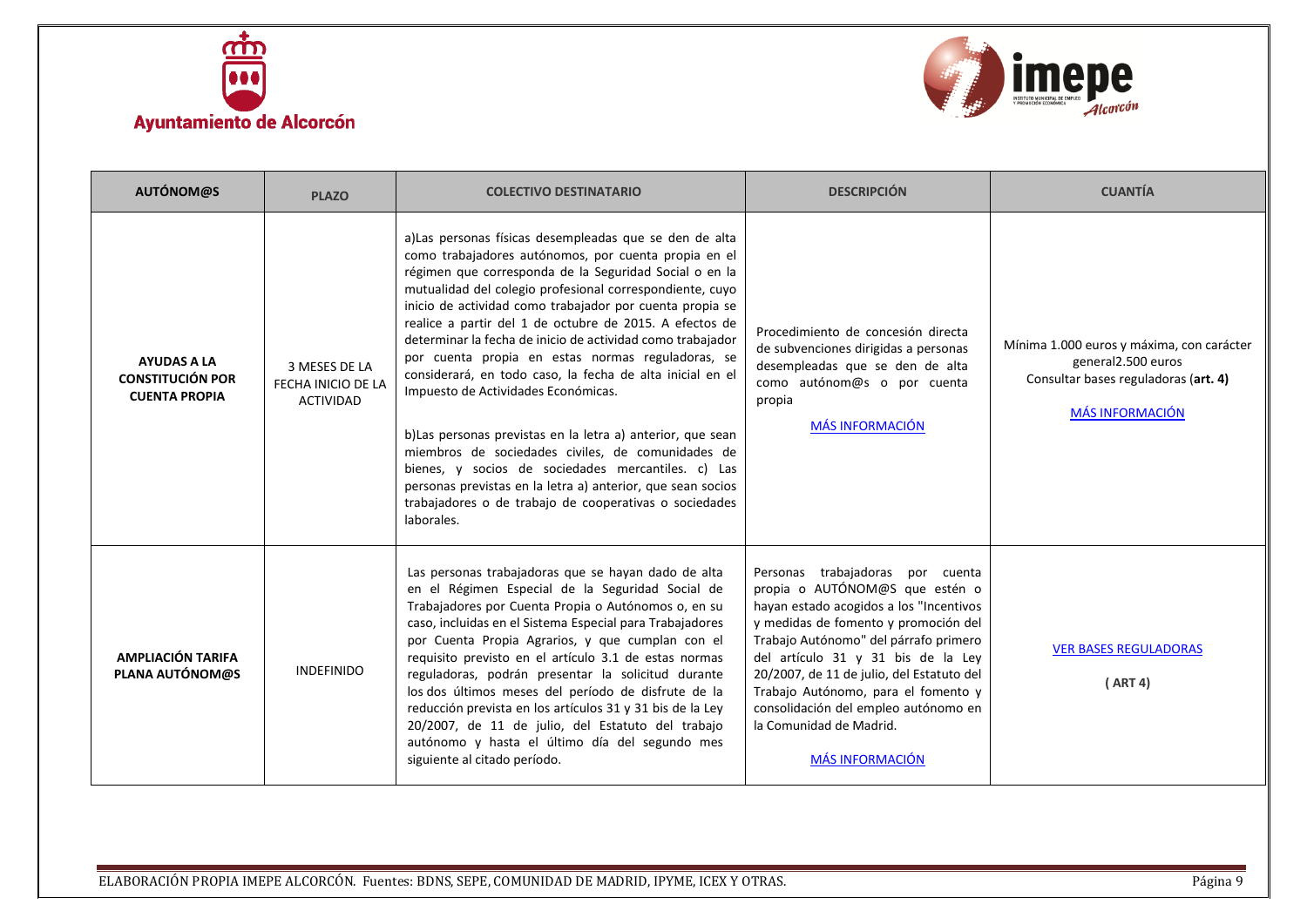



<span id="page-9-2"></span><span id="page-9-1"></span><span id="page-9-0"></span>

| PAGO ÚNICO DE LA<br>PRESTACIÓN<br><b>CONTRIBUTIVA</b>                                                | 6 MESES (a contar<br>desde la fecha de<br>alta en el Régimen<br>de la Seguridad<br>Social | <b>MÁS INFORMACIÓN</b>                                                                                                                                      | Fomentar y facilitar iniciativas de<br>empleo autónomo entre personas<br>que estén percibiendo la prestación<br>por desempleo de nivel contributivo,<br>abonando el valor actual del importe<br>de la prestación que reste por<br>percibir.<br><b>MÁS INFORMACIÓN</b>                                    | <b>MÁS INFORMACIÓN</b>       |
|------------------------------------------------------------------------------------------------------|-------------------------------------------------------------------------------------------|-------------------------------------------------------------------------------------------------------------------------------------------------------------|----------------------------------------------------------------------------------------------------------------------------------------------------------------------------------------------------------------------------------------------------------------------------------------------------------|------------------------------|
| <b>BONIFICACIÓN DE CUOTAS</b><br>POR CAPITALIZACIÓN DE<br><b>DESEMPLEO</b>                           | <b>INDEFINIDO</b>                                                                         | Subvenciones consistentes en el abono de cuotas a la<br>Seguridad Social a los perceptores de la prestación por<br>desempleo en su modalidad de pago único. | Podrán ser beneficiarios de las<br>trabajadores<br>subvenciones<br>los<br>perceptores de la prestación por<br>desempleo, en su modalidad de pago<br>único.<br><b>MÁS INFORMACIÓN</b>                                                                                                                     | <b>VER BASES REGULADORAS</b> |
| <b>RE-EMPRENDE: AYUDAS</b><br><b>PARA UNA SEGUNDA</b><br><b>OPORTUNIDAD PARA</b><br><b>AUTÓNOM@S</b> | <b>INDEFINIDO</b>                                                                         | AUTÓNOM@S o por cuenta propia que hayan agotado<br>la prestación por Cese de Actividad.                                                                     | Facilitar el retorno al empleo de<br>aquellos trabajadores AUTÓNOM@S<br>o por cuenta propia que hayan<br>agotado la prestación por Cese de<br>Actividad, otorgándoles una ayuda<br>de hasta 18 meses, posteriores al<br>agotamiento de la prestación por<br>Cese de Actividad.<br><b>MÁS INFORMACIÓN</b> | <b>VER BASES REGULADORAS</b> |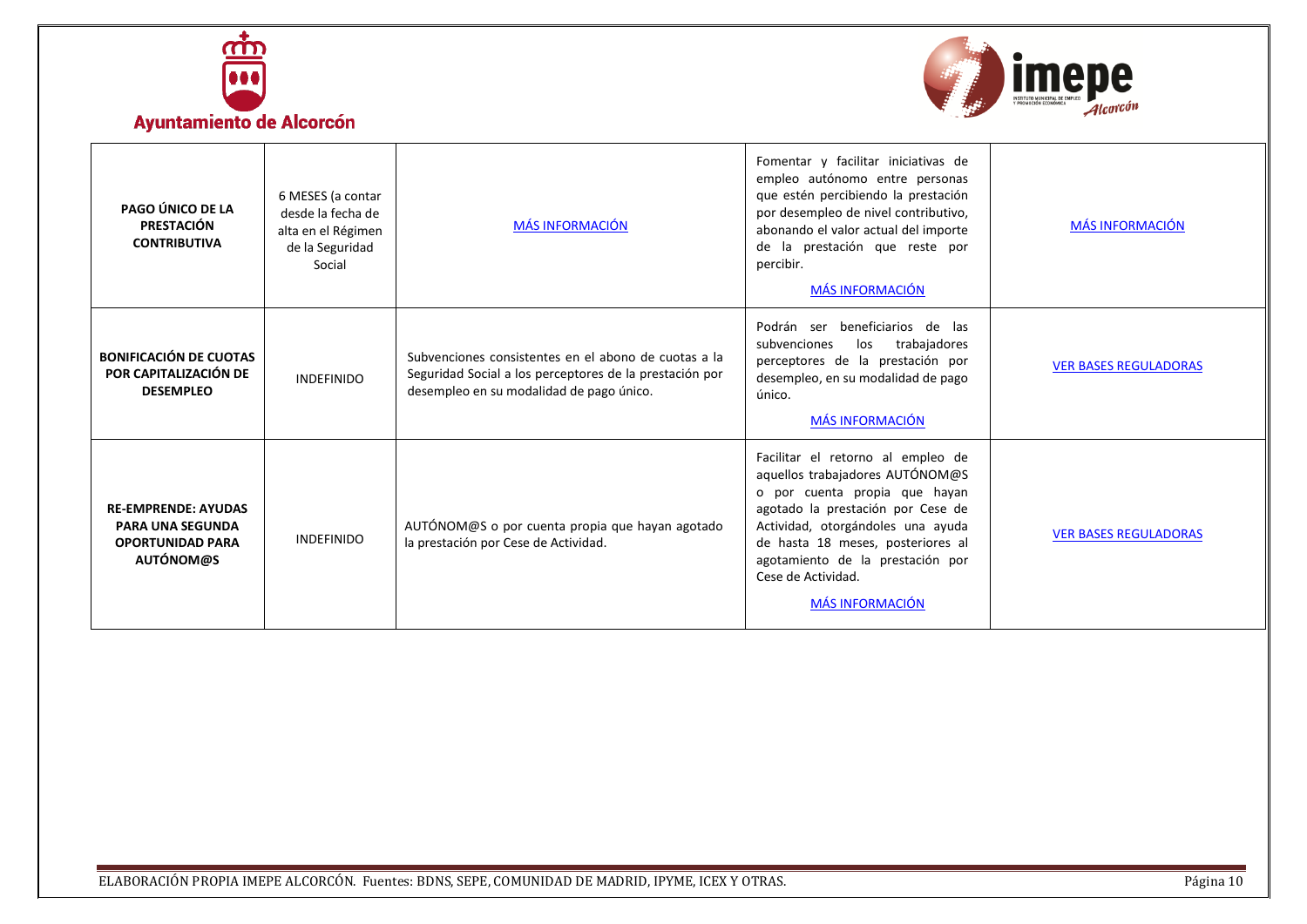



<span id="page-10-1"></span><span id="page-10-0"></span>

| <b>RSE Y CONCILIACION LABORAL</b>                                       | <b>PLAZO</b> | <b>COLECTIVO DESTINATARIO</b>                                                                                                                                                                                                                                                                                                                                                                                                                                                                                                                                                                                                    | <b>DESCRIPCIÓN</b>                                                                                                                                                                                                                                                                                                                 | <b>CUANTÍA</b>                     |
|-------------------------------------------------------------------------|--------------|----------------------------------------------------------------------------------------------------------------------------------------------------------------------------------------------------------------------------------------------------------------------------------------------------------------------------------------------------------------------------------------------------------------------------------------------------------------------------------------------------------------------------------------------------------------------------------------------------------------------------------|------------------------------------------------------------------------------------------------------------------------------------------------------------------------------------------------------------------------------------------------------------------------------------------------------------------------------------|------------------------------------|
| AYUDAS PARA EL FOMENTO DE<br>LA RSE Y LA CONCILIACIÓN<br><b>LABORAL</b> | INDEFINIDO   | a) Los trabajadores autónomos o por cuenta propia,<br>dados de alta en el régimen que corresponda de la<br>Seguridad Social o en la mutualidad del Colegio<br>Profesional correspondiente, sean o no a su vez<br>miembros de sociedades civiles, de comunidades de<br>bienes, o socios de sociedades mercantiles.<br>b) Las pequeñas y medianas empresas, así como las<br>sociedades civiles con personalidad jurídica, que<br>dispongan de menos de 250 trabajadores, de un<br>volumen de negocio igual o inferior a 50 millones de<br>euros anuales, y de un balance general anual igual o<br>inferior a 43 millones de euros. | Fomento de la responsabilidad social y<br>la conciliación laboral en el ámbito de<br>la Comunidad de Madrid, cuyo objeto<br>es fomentar la responsabilidad social<br>actuaciones<br>mediante<br>concretas<br>puestas en marcha en el ámbito de los<br>trabajadores autónomos y las<br>pequeñas empresas.<br><b>MÁS INFORMACIÓN</b> | <b>VER ART.5 BASES REGULADORAS</b> |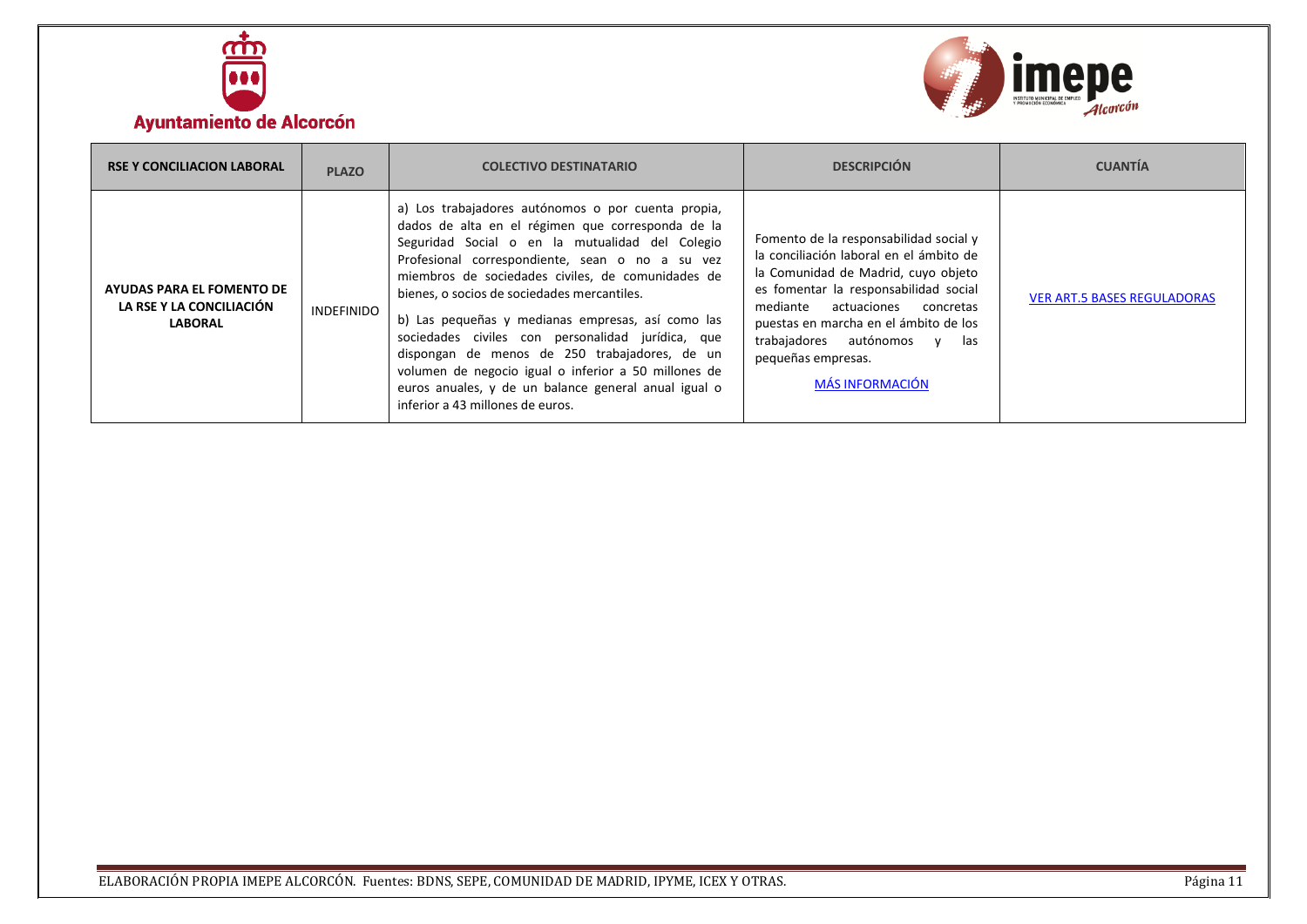



<span id="page-11-1"></span><span id="page-11-0"></span>

| <b>ECONOMIA SOCIAL</b>                                               | <b>PLAZO</b>      | <b>COLECTIVO DESTINATARIO</b>                                                                                                                                                                                                                                                                                                                                                                                                                                                                                                                                                                                                                                                                                                                                                                                                                                                                                                                                                                                                                                                                                                                                                                                                                | <b>DESCRIPCIÓN</b>                                                                                                                                                                                                                                                                                                                                                                                                                                                                                                  | <b>CUANTÍA</b>                      |
|----------------------------------------------------------------------|-------------------|----------------------------------------------------------------------------------------------------------------------------------------------------------------------------------------------------------------------------------------------------------------------------------------------------------------------------------------------------------------------------------------------------------------------------------------------------------------------------------------------------------------------------------------------------------------------------------------------------------------------------------------------------------------------------------------------------------------------------------------------------------------------------------------------------------------------------------------------------------------------------------------------------------------------------------------------------------------------------------------------------------------------------------------------------------------------------------------------------------------------------------------------------------------------------------------------------------------------------------------------|---------------------------------------------------------------------------------------------------------------------------------------------------------------------------------------------------------------------------------------------------------------------------------------------------------------------------------------------------------------------------------------------------------------------------------------------------------------------------------------------------------------------|-------------------------------------|
| PROGRAMA DE FOMENTO<br><b>DEL EMPRENDIMIENTO</b><br><b>COLECTIVO</b> | <b>INDEFINIDO</b> | a) Las cooperativas y sociedades laborales constituidas a<br>partir del 1 de enero de 2018, así como las empresas de<br>inserción calificadas provisionalmente a partir de dicha<br>fecha, a través de sus representantes legales, por los<br>gastos derivados de dicha constitución o calificación<br>provisional, para la primera línea de subvenciones<br>b) Las asociaciones profesionales representativas de<br>autónomos, de cooperativas, de sociedades laborales, de<br>empresas de inserción y de Centros Especiales de Empleo,<br>que cumplan los requisitos establecidos en el presente<br>acuerdo, para la línea segunda de subvenciones<br>c) Las cooperativas y sociedades laborales que realicen<br>inversiones necesarias para su puesta en marcha,<br>ampliación o desarrollo, a partir del 1 de enero de 2019, y<br>en relación con el gasto que conlleve dicha inversión, para<br>la tercera línea de subvenciones.<br>d) Las cooperativas, sociedades laborales y empresas de<br>inserción, por la incorporación de personas físicas como<br>socios, así como las propias personas físicas que se<br>incorporen como socios a dichas entidades, a partir del 1<br>de enero de 2019, para la línea cuarta de subvenciones | Gastos iniciales necesarios para la<br>constitución<br>de<br>cooperativas<br>sociedades laborales, así como para la<br>calificación de empresas de inserción,<br>parte de las inversiones necesarias para<br>la creación de cooperativas y sociedades<br>laborales, o para su ampliación y<br>desarrollo, y que subvencionen además<br>la incorporación de socios a las<br>empresas de la economía social, en<br>concreto, cooperativas, sociedades<br>laborales y empresas de inserción.<br><b>MÁS INFORMACIÓN</b> | <b>VERT ART.4 BASES REGULADORAS</b> |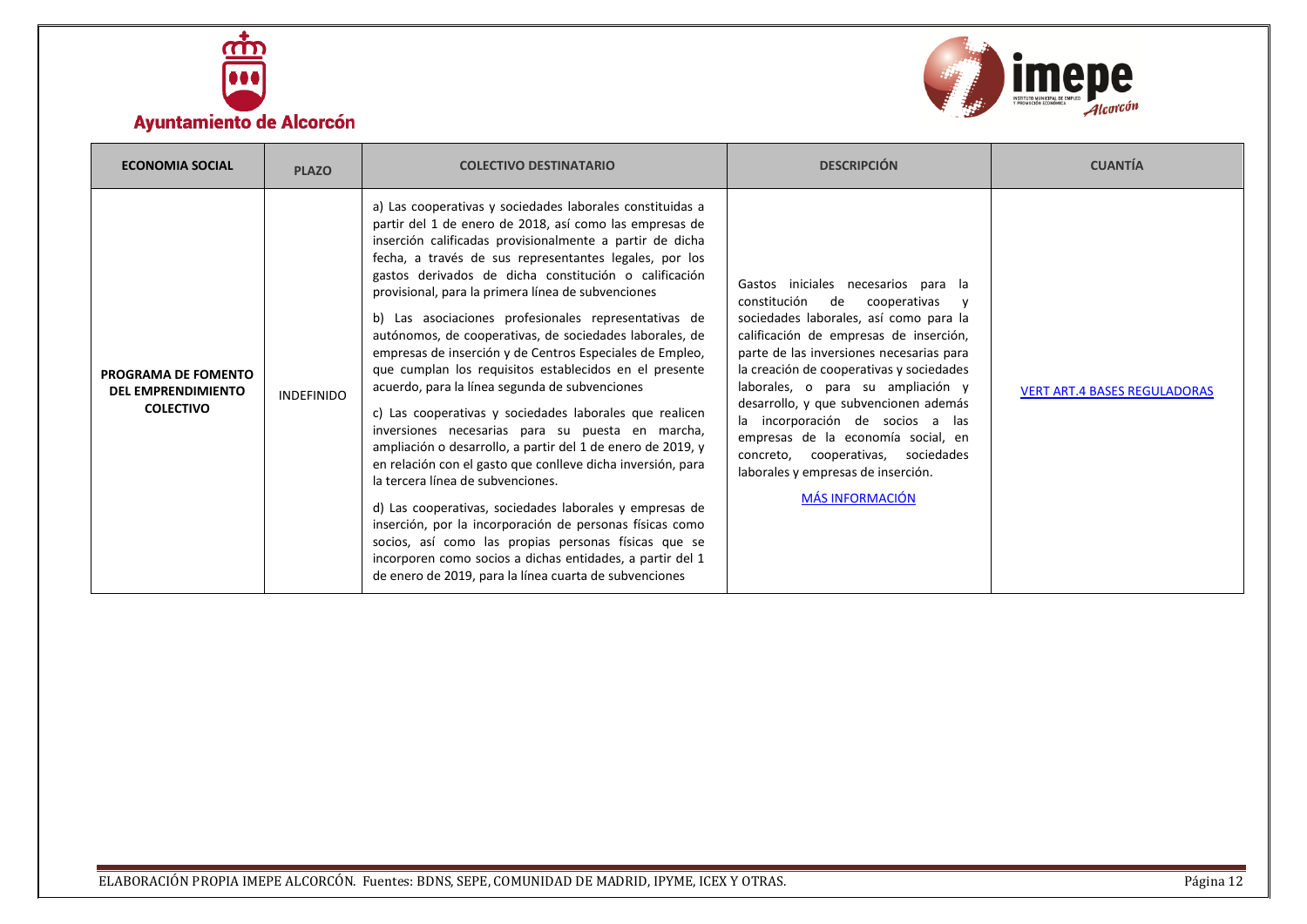



<span id="page-12-1"></span><span id="page-12-0"></span>

| <b>INCENTIVOS PARA LA</b><br><b>CONTRATACIÓN</b>                                            | <b>PLAZO</b>      | <b>COLECTIVO DESTINATARIO</b>                                                                                                                                                                                                                                                                                                                                                                                                                                                                                                                                                                                                                                      | <b>DESCRIPCIÓN</b>                              | <b>CUANTÍA</b>                |
|---------------------------------------------------------------------------------------------|-------------------|--------------------------------------------------------------------------------------------------------------------------------------------------------------------------------------------------------------------------------------------------------------------------------------------------------------------------------------------------------------------------------------------------------------------------------------------------------------------------------------------------------------------------------------------------------------------------------------------------------------------------------------------------------------------|-------------------------------------------------|-------------------------------|
| <b>BONIFICACIONES Y</b><br><b>REDUCCIONES A LA</b><br><b>CONTRATACIÓN</b><br><b>LABORAL</b> | <b>INDEFINIDO</b> | Personas con Discapacidad<br>Mayores e 45 Años<br>Jóvenes Menores de 25 Años<br>Contratos a Trabajadores Procedentes de una ETT<br>Conversión de Contratos en Indefinidos<br>Víctimas<br>Frabajadores en Situación de Exclusión Social<br>Frabajadores Parados de Larga Duración<br>Conciliación de Vida Personal, Laboral y Familiar<br>Mantenimiento de Empleo<br>Contrato Indefinido o Temporal Dirigidos a Ámbitos y Colectivos<br><b>Específicos</b><br>Trabajo Autónomo con Carácter General<br>Trabajo Autónomo con Carácter Específico<br><b>INCENTIVOS A LA CONTRATACION COMUNIDAD DE MADRID</b><br>PERSONAS CON DISCAPACIDAD, ADAPTACION PUESTOS SUBV CM | <b>VER DETALLES EN CADA</b><br><b>COLECTIVO</b> | VER DETALLE EN CADA COLECTIVO |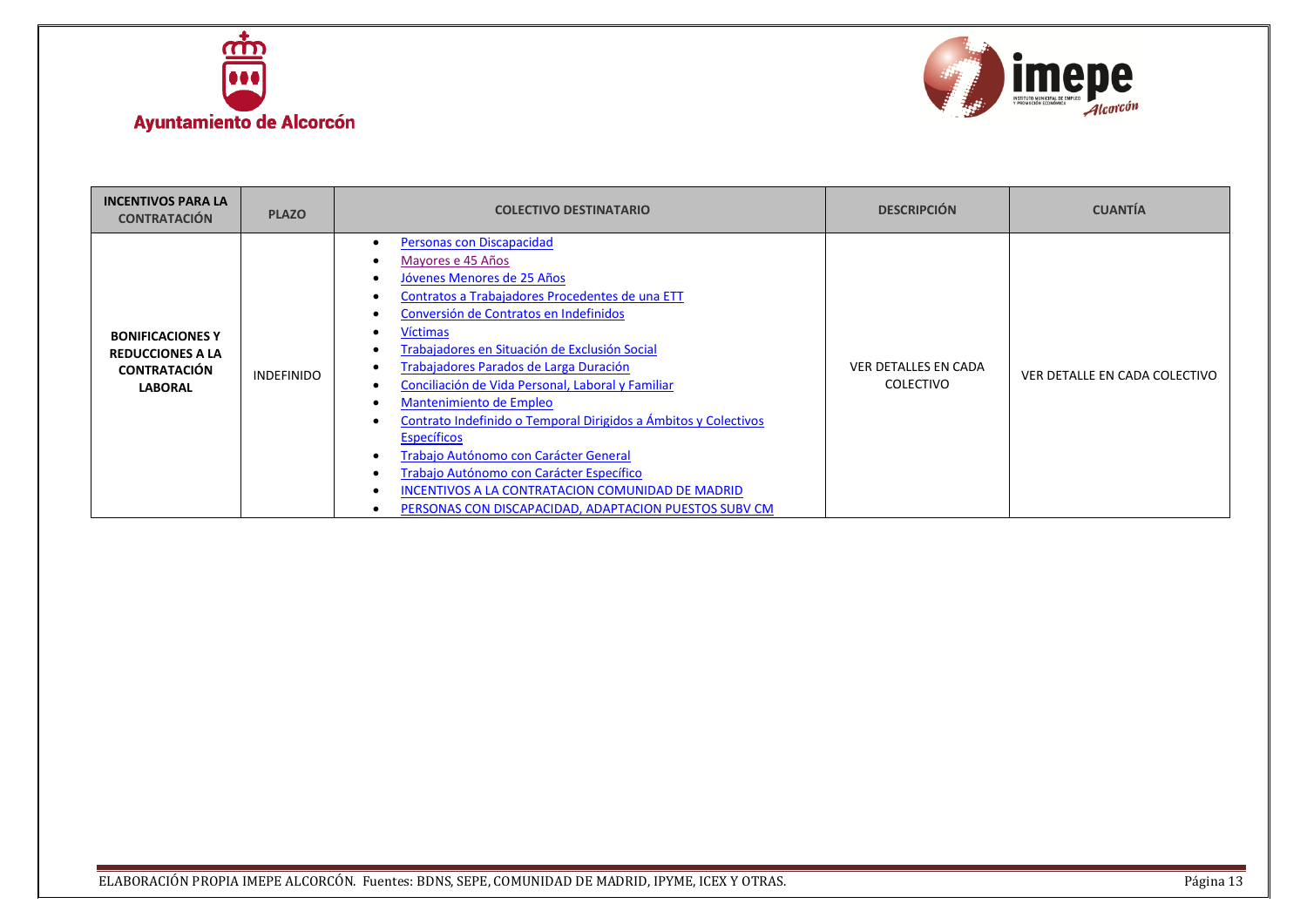



<span id="page-13-1"></span><span id="page-13-0"></span>

| <b>ENERGÍAS ALTERNATIVAS</b>                                                                                                                                                                                                  | <b>PLAZO</b> | <b>COLECTIVO DESTINATARIO</b>                                                                                                                                                                                                                                                                                                                                                                                                                                                                                                                                                                                                                                                                                                                                                                                                                                                                                                                                                                                                                                                                                                                                                                                                                                                                                                                                                                                                                                                                                                                                                                                                                                                               | <b>DESCRIPCIÓN</b>                                                                                                                                                            | <b>CUANTÍA</b>         |
|-------------------------------------------------------------------------------------------------------------------------------------------------------------------------------------------------------------------------------|--------------|---------------------------------------------------------------------------------------------------------------------------------------------------------------------------------------------------------------------------------------------------------------------------------------------------------------------------------------------------------------------------------------------------------------------------------------------------------------------------------------------------------------------------------------------------------------------------------------------------------------------------------------------------------------------------------------------------------------------------------------------------------------------------------------------------------------------------------------------------------------------------------------------------------------------------------------------------------------------------------------------------------------------------------------------------------------------------------------------------------------------------------------------------------------------------------------------------------------------------------------------------------------------------------------------------------------------------------------------------------------------------------------------------------------------------------------------------------------------------------------------------------------------------------------------------------------------------------------------------------------------------------------------------------------------------------------------|-------------------------------------------------------------------------------------------------------------------------------------------------------------------------------|------------------------|
| <b>INCENTIVOS LIGADOS A LA</b><br><b>MOVILIDAD ELÉCTRICA</b><br>(MOVES III) EN EL MARCO<br><b>DEL PLAN DE</b><br>RECUPERACIÓN,<br><b>TRANSFORMACIÓN Y</b><br><b>RESILIENCIA EUROPEO</b><br>PARA LOS AÑOS 2021,<br>2022 Y 2023 | 31/12/2023   | 1. Las personas físicas que desarrollen actividades económicas, por las<br>que se ofrezcan bienes y/o servicios en el mercado, en cuyo caso habrán<br>de estar dados de alta en el Censo de Empresarios, Profesionales y<br>Retenedores de la Agencia Estatal de Administración Tributaria<br>2.Las personas físicas mayores de edad, a excepción de los casos de<br>discapacidad, que podrán ser menores de edad, con residencia fiscal en<br>España y no incluidas en el anterior apartado.<br>3.Las comunidades de propietarios, reguladas por la Ley 49/1960, de 21<br>de julio, sobre propiedad horizontal, que habrán de cumplir con lo<br>previsto en la Ley 38/2003, de 17 de noviembre, y en particular con lo<br>establecido en su artículo 11.3<br>4.Las personas jurídicas, válidamente constituidas en España en el<br>momento de presentar la solicitud, y otras entidades, con o sin<br>personalidad jurídica, cuyo número de identificación fiscal (NIF)<br>comience por las letras A, B, C, D, E, F, G, J, R o W. También serán<br>elegibles las Entidades de Conservación de Polígonos o Sociedades<br>Agrarias de Transformación cuyo NIF comience por V.<br>5.Las entidades locales conforme al artículo 3 de la ley 7/1985, de 2 de<br>abril, reguladora de las Bases de Régimen Local, y el sector público<br>institucional de cualesquiera Administraciones Públicas a que se refiere<br>el artículo 2.2 de la Ley 40/2015, de 1 de octubre, de Régimen Jurídico<br>del Sector Público, siempre que no ejerzan actividades económicas por<br>las que ofrezcan bienes y servicios en el mercado, en cuyo caso se<br>considerarán incluidas en el anterior ordinal 4º. | MOVILIDAD ELÉCTRICA (MOVES III) EN EL<br>MARCO DEL PLAN DE RECUPERACIÓN,<br>TRANSFORMACIÓN Y RESILIENCIA EUROPEO<br>PARA LOS AÑOS 2021, 2022 Y 2023<br><b>MÁS INFORMACIÓN</b> | <b>MÁS INFORMACIÓN</b> |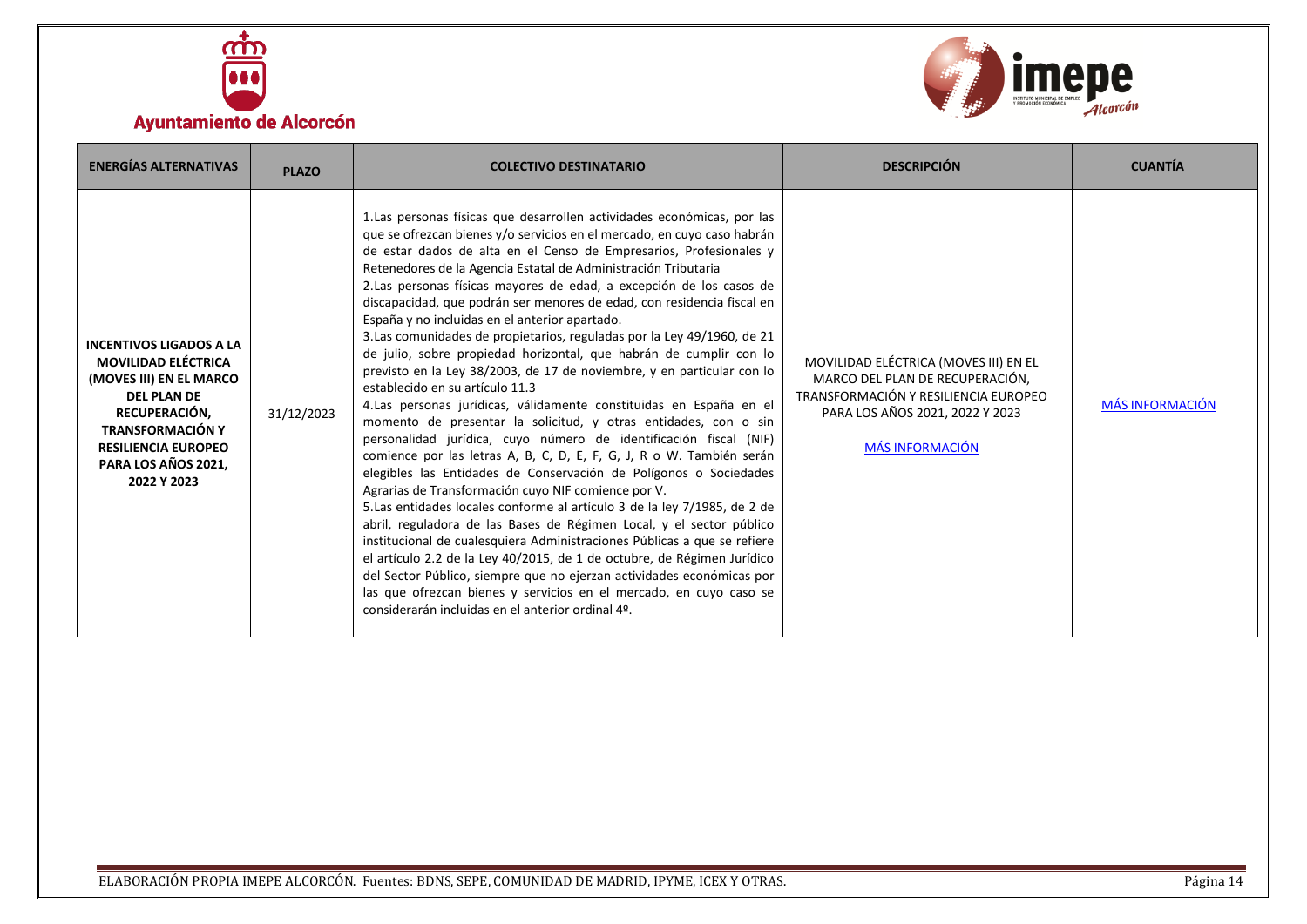



<span id="page-14-1"></span><span id="page-14-0"></span>

| <b>AYUDAS PARA</b><br><b>ACTUACIONES DE</b><br><b>EFICIENCIA ENERGÉTICA</b><br><b>EN PYME Y GRAN</b><br><b>EMPRESA DEL SECTOR</b><br><b>INDUSTRIAL</b> | 30/06/2023 | Pueden ser destinatarios últimos de las ayudas, siempre que tengan<br>residencia fiscal en España:<br>Las empresas que tengan la consideración de PYME, o de Gran<br>Empresa del sector industrial, cuyo CNAE 2009 se encuentre<br>dentro de los siguientes: VER 'DESTINATARIOS'<br>Las empresas de servicios energéticos entendiendo como tal la<br>definición más amplia posible de las organizaciones que<br>aporten este tipo de servicios. Para poder ser destinatarias<br>últimas de las ayudas, estas empresas deberán actuar en<br>función de un contrato de servicios energéticos con alguna de<br>las empresas que se indican en el apartado a) lo que se<br>acreditará conforme a lo dispuesto en el anexo III del Real<br>Decreto 263/2019, de 12 de abril, repercutiendo en todo caso<br>la ayuda prevista en este programa a la empresa donde se<br>ejecute el proyecto. | Las actuaciones de ahorro y eficiencia<br>energética objeto de la ayuda deben llevarse a<br>cabo en el ámbito territorial de la Comunidad<br>de Madrid, deben cumplir con los requisitos<br>que se establecen en el Anexo IV del Real<br>Decreto 263/2019, de 12 de abril,<br>encuadrándose en una o varias de las<br>siguientes tipologías:<br>1. Mejora de la tecnología en equipos y<br>procesos industriales.<br>2. Implantación de sistemas de gestión<br>energética.<br><b>MÁS INFORMACIÓN</b> | <b>MÁS INFORMACIÓN</b>                                                                                                                                           |
|--------------------------------------------------------------------------------------------------------------------------------------------------------|------------|----------------------------------------------------------------------------------------------------------------------------------------------------------------------------------------------------------------------------------------------------------------------------------------------------------------------------------------------------------------------------------------------------------------------------------------------------------------------------------------------------------------------------------------------------------------------------------------------------------------------------------------------------------------------------------------------------------------------------------------------------------------------------------------------------------------------------------------------------------------------------------------|------------------------------------------------------------------------------------------------------------------------------------------------------------------------------------------------------------------------------------------------------------------------------------------------------------------------------------------------------------------------------------------------------------------------------------------------------------------------------------------------------|------------------------------------------------------------------------------------------------------------------------------------------------------------------|
| <b>AYUDAS PARA</b><br><b>RENOVABLES EN</b><br>AUTOCONSUMO,<br><b>ALMACENAMIENTO Y</b><br><b>SISTEMAS TÉRMICOS</b>                                      | 31/12/2023 | Podrán ser beneficiarios de estas ayudas:<br>1. Particulares.<br>2. Empresas.<br>Autónomos.<br>Gestores de polígonos industriales.<br>Proveedores de servicios energéticos.<br>5.<br>Comunidades de propietarios.<br>6.<br>Comunidades de energías renovables.<br>8. Comunidades ciudadanas de energía, personas jurídicas sin<br>actividad económica.<br>9. Entidades locales<br>10. Sector público institucional y organizaciones del tercer sector.                                                                                                                                                                                                                                                                                                                                                                                                                                 | Estos programas contemplan como<br>actuaciones subvencionables la instalación<br>de nuevos equipos de generación<br>fotovoltaica y eólica para autoconsumo, con<br>o sin almacenamiento, la incorporación de<br>sistemas de almacenamiento en<br>instalaciones renovables ya existentes, y la<br>implantación de tecnología solar térmica,<br>biomasa, geotermia, hidrotermia o<br>aerotermia.<br><b>MÁS INFORMACIÓN</b>                                                                             | En función de la potencia<br>instalada, las<br>características técnicas de<br>cada instalación y la<br>naturaleza del<br>beneficiario.<br><b>MÁS INFORMACIÓN</b> |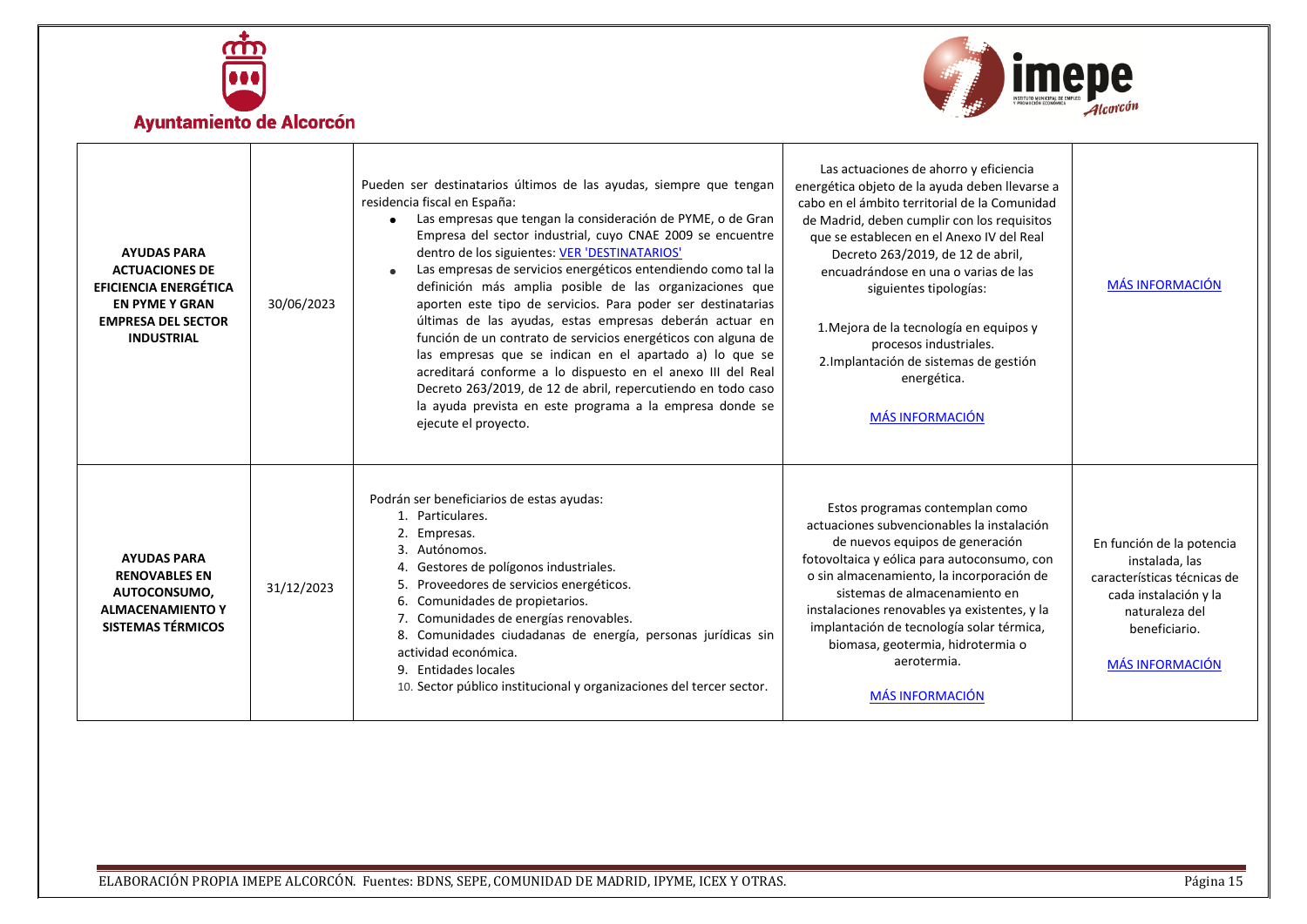



<span id="page-15-0"></span>

| <b>AYUDAS PARA MOVILIDAD</b><br><b>CERO EMISIONES</b> | 31/12/2023 | 1. Las personas físicas, mayores de edad, residentes en municipios de<br>la Comunidad de Madrid.<br>2. Los profesionales autónomos y microempresas (que ocupen a<br>menos de 10 personas y cuyo volumen de negocios anual no supere los<br>2 millones euros). | Línea de incentivos para el fomento de la<br>movilidad cero emisiones en la Comunidad<br>de Madrid. Estas ayudas están destinadas a<br>financiación<br>la<br>de:<br>- Vehículos eléctricos: bicicletas de pedales<br>con pedaleo asistido, patinetes, ciclomotores<br>de la categoría L1e-B y motocicletas de las<br>L3e,<br>L4e<br>categorias<br>L5e.<br>$\mathsf{v}$<br>Los vehículos tienen que cumplir los<br>requisitos establecidos en las normas<br>reguladoras.<br>- Bonos ambientales para el uso de los<br>movilidad<br>servicios<br>de<br>compartida<br>(carsharing y motosharing) cero emisiones a<br>cambio del achatarramiento de turismos<br>(categoría M1) sin distintivo ambiental de la<br>Dirección General de Tráfico o con una<br>diez<br>antigüedad superior<br>años.<br>a<br>turismos tienen que<br>cumplir los<br>Los<br>requisitos establecidos en<br>las normas<br>reguladoras. | Consultar 'Información<br>Complementaria'<br><b>MÁS INFORMACIÓN</b> |
|-------------------------------------------------------|------------|---------------------------------------------------------------------------------------------------------------------------------------------------------------------------------------------------------------------------------------------------------------|-----------------------------------------------------------------------------------------------------------------------------------------------------------------------------------------------------------------------------------------------------------------------------------------------------------------------------------------------------------------------------------------------------------------------------------------------------------------------------------------------------------------------------------------------------------------------------------------------------------------------------------------------------------------------------------------------------------------------------------------------------------------------------------------------------------------------------------------------------------------------------------------------------------|---------------------------------------------------------------------|
|-------------------------------------------------------|------------|---------------------------------------------------------------------------------------------------------------------------------------------------------------------------------------------------------------------------------------------------------------|-----------------------------------------------------------------------------------------------------------------------------------------------------------------------------------------------------------------------------------------------------------------------------------------------------------------------------------------------------------------------------------------------------------------------------------------------------------------------------------------------------------------------------------------------------------------------------------------------------------------------------------------------------------------------------------------------------------------------------------------------------------------------------------------------------------------------------------------------------------------------------------------------------------|---------------------------------------------------------------------|